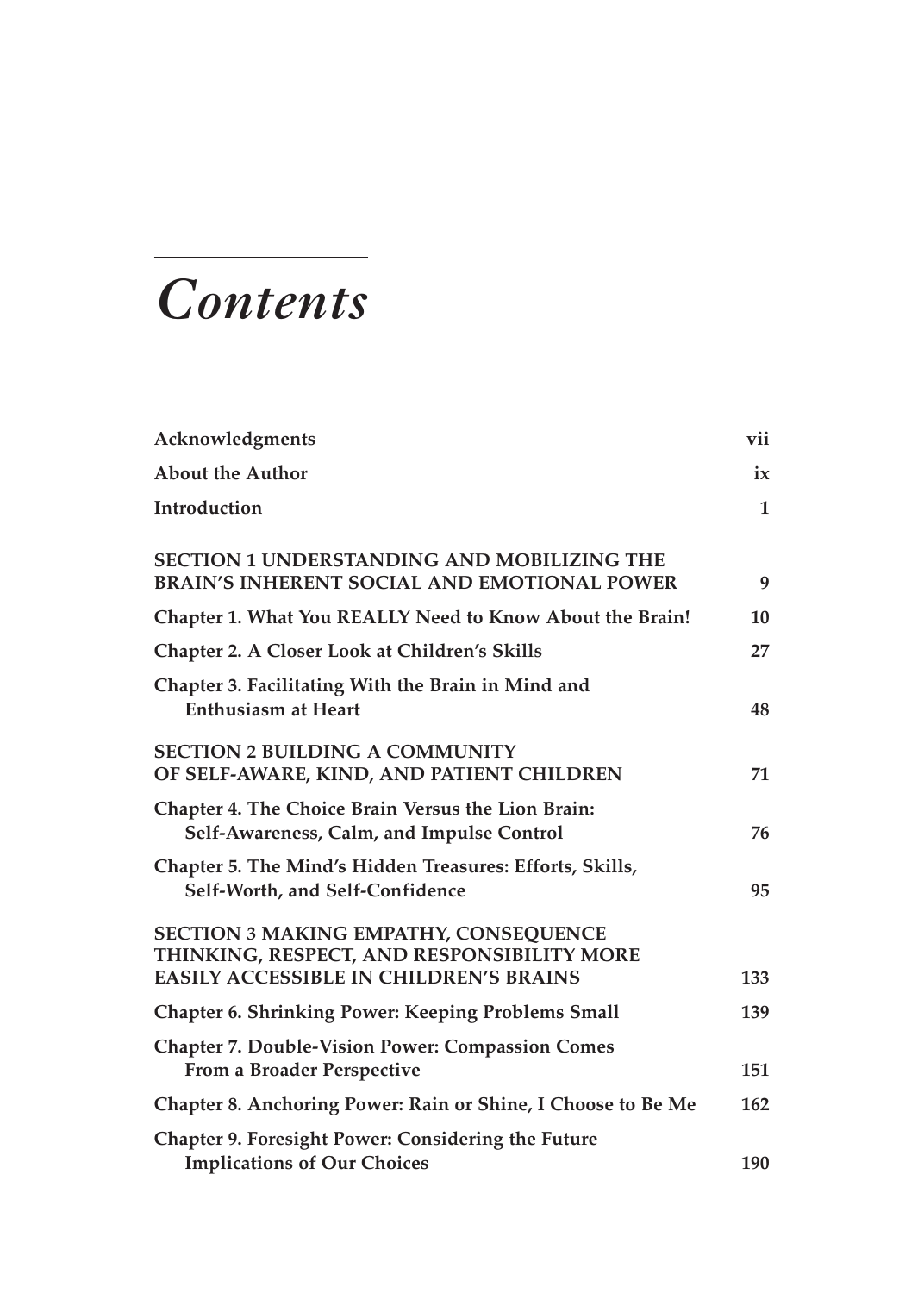| <b>SECTION 4 EMPOWERING YOUNG PEOPLE TO</b><br><b>COMPETENTLY NAVIGATE RECURRING</b> |     |
|--------------------------------------------------------------------------------------|-----|
| <b>INTERACTIONS SUCH AS BULLYING AND TEASING</b>                                     | 203 |
| Chapter 10. Seeing Complex Relationships in Action                                   | 206 |
| <b>Chapter 11. Conclusion</b>                                                        | 220 |
|                                                                                      |     |
| Appendix 1: A Note About the Brain Powers Research Project                           | 221 |
| Appendix 2: Adaptation of Projects Across Different Ages                             | 222 |
| <b>References</b>                                                                    | 224 |
| Index                                                                                | 228 |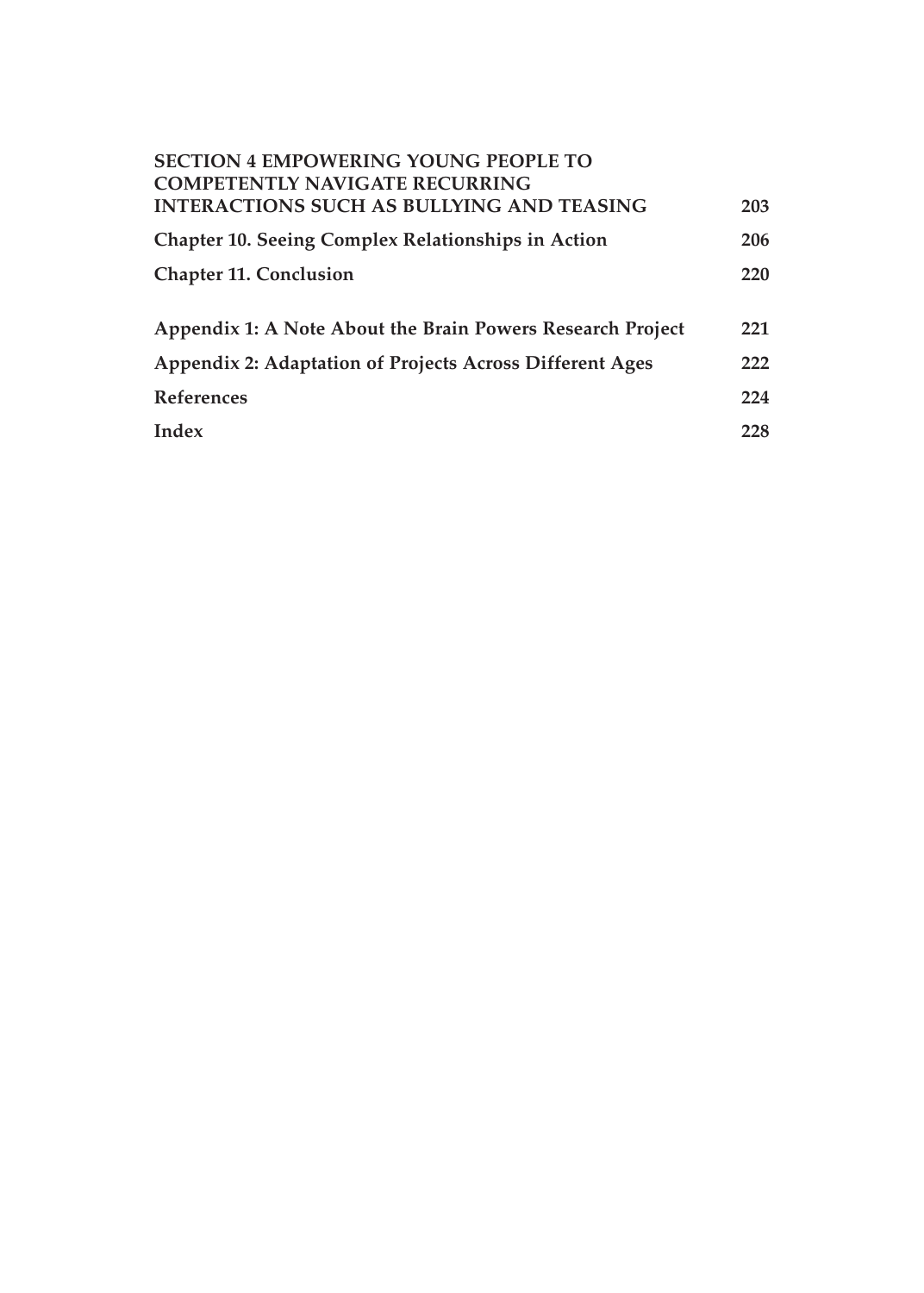## *Introduction*

**T**he last decade has seen a firework of exciting research on the brain and interpersonal neurobiology (Siegel, 1999). We now know twice as much as we did 20 years ago because of the advent of revolutionary technologies that allow us to see moving images of the brain's activity while it processes information. This has led to a fantastic amount of writing on the biological correlates of emotions, thinking, and relating, and scientists have made groundbreaking discoveries on how the brain wires and rewires (neuroplasticity). More specifically, certain types of attention and experiences have been shown to significantly change physiological structures of the brain associated with memories (hypocampus), emotional reactions (amygdala), and the mental processing of information (prefrontal cortex) (Lazar et al., 2005). We now have the knowledge to better influence children's brains to respond differently to life.

These discoveries have also provided scientific evidence for the work of prominent therapists such as Michael White and David Epston (White, 1991, 1995, 2007; White & Epston, 1990; Epston, 1998), who believed that expanding skills, optimism, and connection to one's values and identities can have a greater impact on children than only harping on problems. The more we dwell on an experience and bring awareness to it, the likelier it is to be strongly encoded in the brain, more readily available, and deliberately chosen.

How can these exciting discoveries be used toward the creation of positive environments for children in groups and classrooms? How can these new findings influence how educators prevent the many ramping problems in schools, such as teasing, bullying, excluding, tattling, and so on? How can caring adults bolster children's skills in spite of the many hardships their young hearts might carry?

Philosophically grounded in narrative therapy<sup>1</sup>, this book is written to give educators, counselors, and therapists a variety of conversational tools

<sup>1</sup> While the philosophy is true to narrative ideas, the language may at times digress from the complex linguistic foundation of the theory to better facilitate accessibility and readability of the ideas. The reader interested in reading more on the application of these ideas in education is encouraged to read Winslade & William's *Safe and Peaceful Schools* (2011) or, for applications in therapy, Zimmerman & Dickerson (1996), Freedman & Combs (1996), Madsen (1999), Duvall & Béres (2011), and Malinen, Cooper, & Thomas (2011).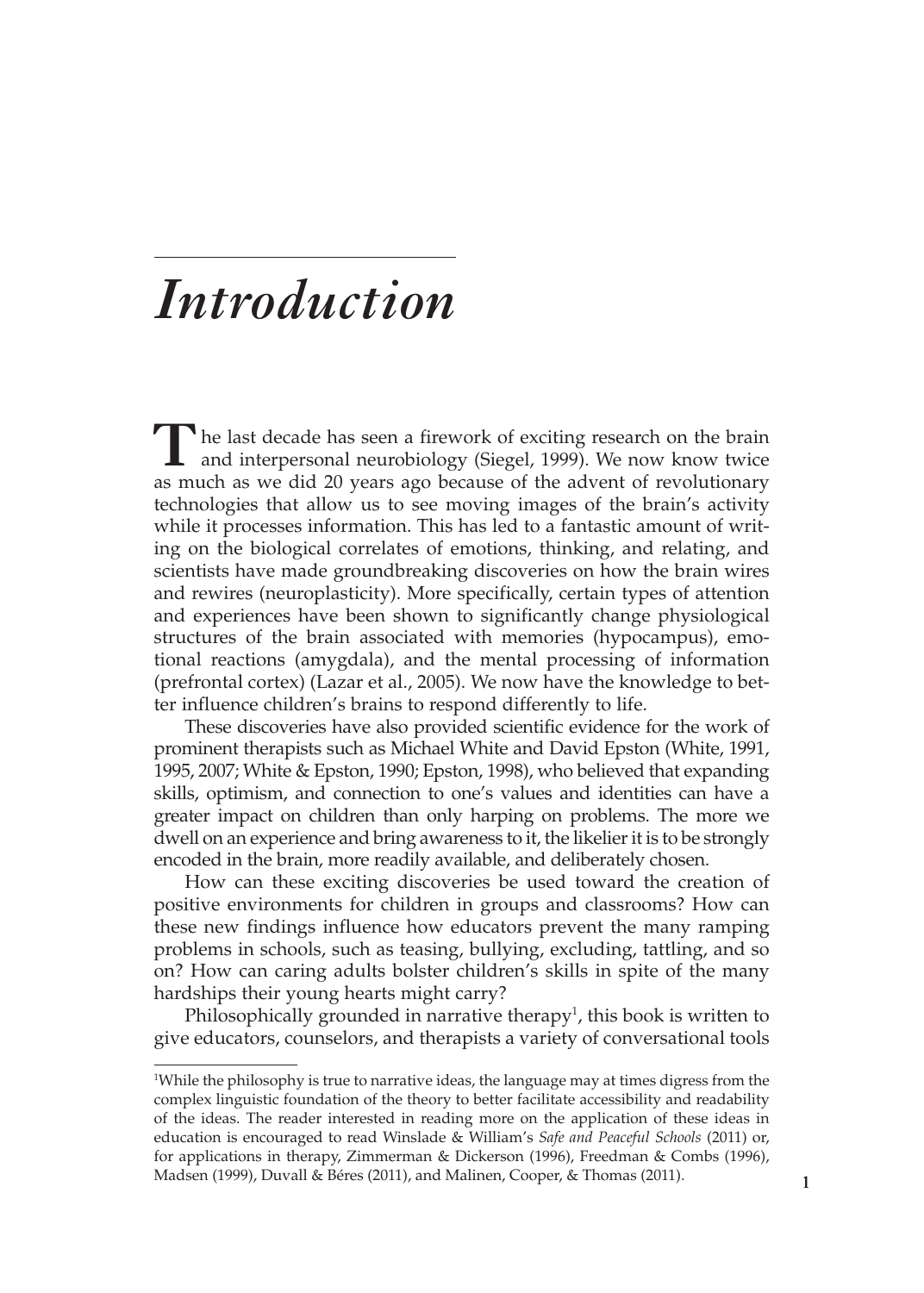#### **2 Boosting ALL Children's Social and Emotional Brain Power**

and creative activities to foster social and emotional skills such as awareness, anger management, patience, impulse control, kindness, tolerance, empathy, perspective, calm, helpfulness, and thinking before acting.

The activities in this book are unique in several ways: Most education books and social skills training groups involve a top-down process where adults teach young people what they should do. But from a neurobiology perspective, the top-down teaching of life skills has shown itself to be fraught with many problems: children not remembering what to do at critical times because the type of brain activity during an emotional upset is very different than during a lesson; its overgeneralized, one-size-fits-all approach, which leads to the mental disconnection of children who most need these programs; and the fact that young people often find the material disengaging or irrelevant to their own emotional lives. The researchbased and award-winning activities in this book do exactly the opposite: They build on students' own unique brain wiring for problem solving, boost the specific areas of the brain involved in self-regulation and impulse control, highlight the ingredients of successful problem-solving attempts, and keep children interested by using playful activities and experiential ways of exploring problem-solving moments. This powerful combination allows for a complex level of encoding because it reinvigorates and enriches emerging and uniquely personal neural connections.

If an image is worth a 1,000 words, an experience is worth a 1,000 lessons.™2

While the activities in this book may be organized by age groups, most of the concepts and theoretical content of each session can be adapted to all ages. Each chapter provides educators and counselors with all of the organizational details to facilitate the activities, including themes, purposes, times, helpful props, overviews, facilitation transcripts, and special considerations. The ideas and their respective activities can be used daily, weekly, or simply occasionally in any setting, whether office or classroom. No prior training is required as long as facilitators read Chapter 4, which provides critical information on the process, and are prepared to marvel at children's incredible thoughts on problem solving! At the time of publication of this book, Alexander Street Press Video (www.emicrotraining.com) is also developing a film showing numerous live excerpts of these activities.

## **BOOK ORGANIZATION**

*Boosting ALL Children's Social and Emotional Brain Power: Life-Transforming Activities* is divided into four sections. The first section offers important theoretical underpinning of these ideas and facilitation tips. The second is on activities for younger children, the third for middle childhood, and the fourth for the period around adolescence. Tips for adapting projects to various age groups are included in Appendix 2.

<sup>2</sup> ™ Marie-Nathalie Beaudoin.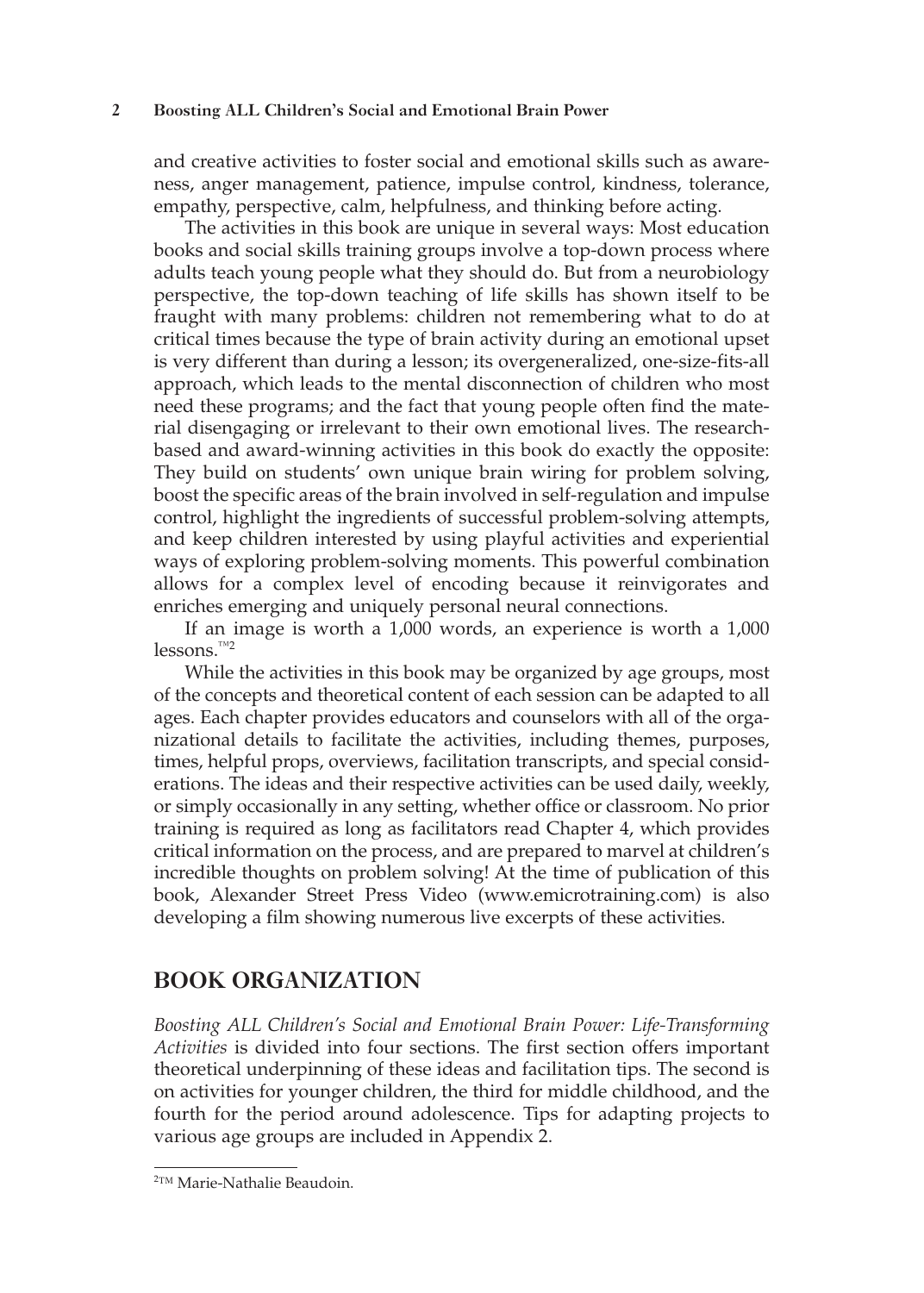## **SECTION 1. UNDERSTANDING AND MOBILIZING THE BRAIN'S INHERENT SOCIAL AND EMOTIONAL POWER**

#### **Chapter 1. What You Really Need to Know About the Brain**

This chapter provides example of common classroom and group problems and offers an overview of important and relevant brain discoveries. Research on synaptic density, mirror neurons, emotions, memory, attention, and mirror neurons will be examined with their implications in solving group problems. Particular attention will be given to the role of emotions and their importance in the process of change. Adults can be much more effective in solving behavioral, emotional, or relational problems with small groups or entire classrooms when they understand how children's brains learn and change.

#### **Chapter 2. A Closer Look at Children's Skills**

From a neurological standpoint, it is important to revise our old assumptions on children's skills and focus on expanding unique, emerging abilities. Readers are invited to realize that no one tolerates struggles passively and that, even in dire situations where adults have an emotional responsibility to protect their students, there is great value in creating a sharing space for students to share their own wisdom and strategies. This fact is illustrated with transcripts of conversations from students who were on lockdown for 10 hours at Peterson Middle School following the shootings by Shareef Allman on October 5, 2011, at the Cupertino Quarry. The gunman was hiding behind the school.

## **Chapter 3. Facilitating With the Brain in Mind and Enthusiasm at Heart!**

This chapter offers general considerations for facilitators as they prepare to use the activities in this book and is essential to read. It provides information on how to maximize children's interest in the upcoming socioemotional skills projects and includes examples of potential problems with ways to address them. In other words, this chapter provides facilitators will all the critical information they need to consider in order to successfully facilitate the activities.

## **SECTION 2. BUILDING A COMMUNITY OF SELF-AWARE, KIND, AND PATIENT CHILDREN**

In this section, readers will find a series of creative ideas and projects that can be facilitated with younger children, from four to nine years old. These projects are all designed to cultivate self-awareness, calm, multiple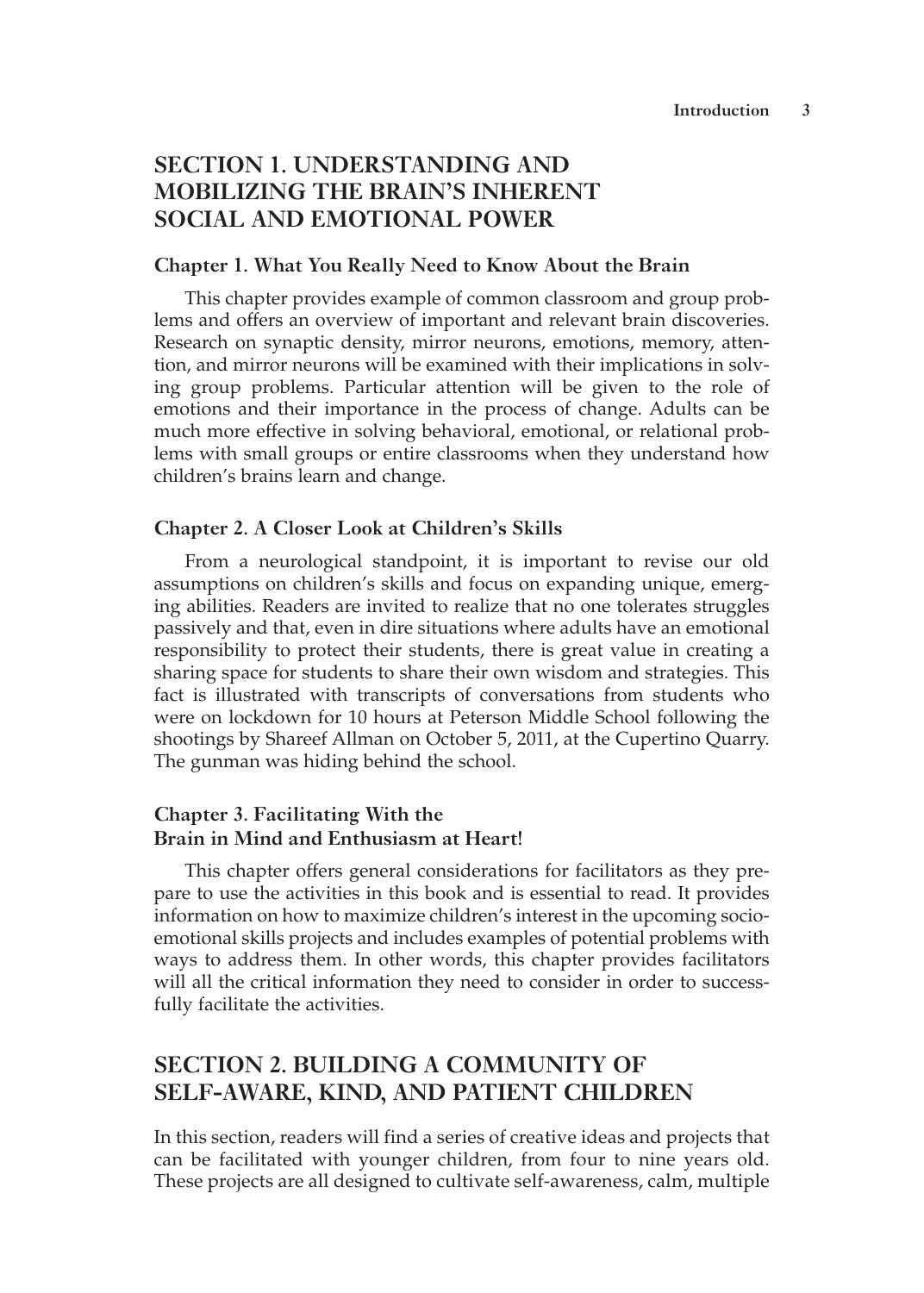#### **4 Boosting ALL Children's Social and Emotional Brain Power**

perspectives, and responses to social issues that minimize problems. As young people interact daily with other children, the skills targeted in these projects enrich everyday life with more impulse control, resilience, acceptance, and calm. This section includes Chapters 4 and 5.

## **Chapter 4. The Choice Brain Versus the Lion Brain: Self-Awareness, Calm, and Impulse Control**

The Choice Brain Versus the Lion Brain Project enhances young children's abilities to handle daily frustrations, calm themselves down, and sit still, to name only a few. The activities described can be facilitated any time in one-on-one or group conversations, presented as brief sequences, or integrated in the weekly curriculum. Many teachers find that it is well worth spending time increasing self-reflection and emotional skills since peaceful students are, later on, better able to focus on academic material.

## **Chapter 5. The Mind's Hidden Treasures: Efforts, Skills, Self-Worth, and Self Confidence**

This chapter introduces many creative ways of helping children develop an awareness of their abilities and self-confidence in problemsolving skills. In this particular project, the goal is to highlight the possibility of changing the course of unfolding problematic events so that, when a conflict occurs, young people can actually have an effect on redirecting the situation in a constructive manner. While this may seem obvious to adults, it is not for many young people. A host of fun activities, such as brain maps, brain skits, secret success spies, statement of preference, witnesses everywhere, my book of success, the skill tree, and others, is used to enhance a sense of individual self-worth but also a unique group culture of intimacy, respect, appreciation, empathy, and trust. Young people discover their own best problem-solving strategies and become able to see a likeable side in everyone, even those who may at times have annoying habits. They develop a sense that everyone is valuable, including themselves, and that most people are making an effort to avoid problems.

## **SECTION 3: MAKING EMPATHY, CONSEQUENCE THINKING, RESPECT, AND RESPONSIBILITY MORE ACCESSIBLE IN CHILDREN'S BRAINS**

Section 3 is written for children who are old enough to notice the great number of factors affecting their interactions with others, that is, usually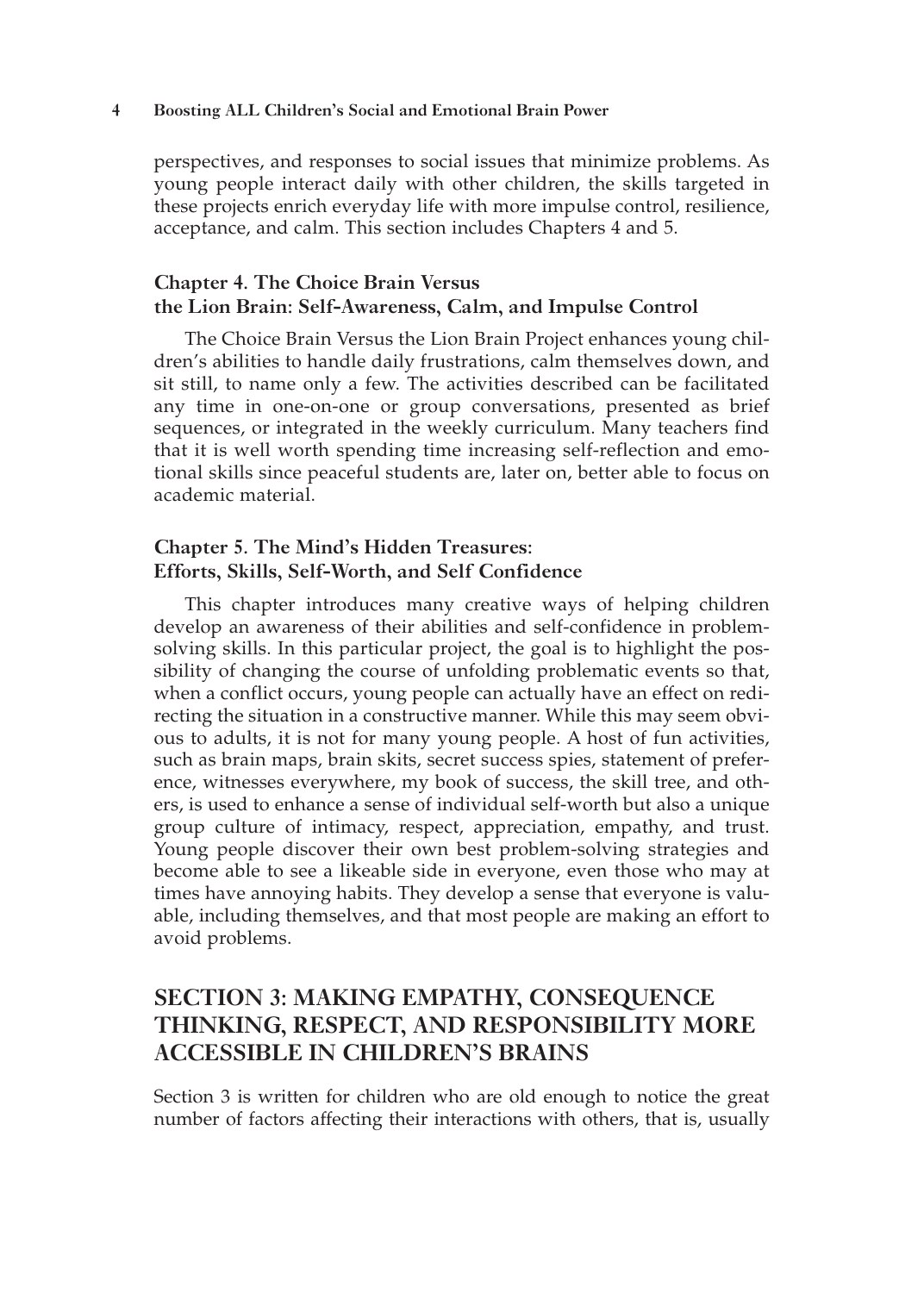for older children, from nine years old onward. The brain powers collection banks on older children's more-developed memories, thought processing, and perspective-taking skills to open a new world of relational understanding. The concepts discussed in the Brain Powers Project are organized in a map that progressively becomes integrated as a relational global positioning system (GPS). This map was first created to guide parents, teachers, and counselors in their one-on-one conversations with children and published in the *SKILL-ionaire in Every Child: Boosting Children's Socio-Emotional Skills Using the Latest in Brain Research* (Beaudoin, 2012, see www.skillionaire.org). The map provides a backdrop for the lifetransforming games and activities developed for this section, allowing this material to be helpful not only in one-on-one conversations but also with groups of children of all ages. While the theoretical concepts have been playfully labeled and organized as brain powers, they can also be discussed more seriously as key components of effective relational problem solving.

Although 16 to 22 weeks of exercises are described, facilitators can choose to engage in as few activities as time permits or to expand with the many variations to the projects proposed. Research shows that, when children are trained to observe their personal experiences of certain themes, their thinking and actions increasingly reflect these very ideas. This research is consistent with recent discoveries in interpersonal neurobiology, whereas experiences, if meaningful enough, leave neural tracks in the brain waiting to be reinforced. The primary goals of the activities in this project are to increase young people's awareness, empathy, compassion, and perspective by building on each of their own unique, preexisting, and burgeoning neural networks for these very skills. The development of these characteristics is accomplished by examining five specific factors that are involved in solving problematic interactions and playfully relabeled into specific, age-appropriate brain powers. Many examples in this chapter show how excited and motivated young people become when they are asked to explore exactly how their brains "shrink" problems!

#### **Chapter 6. Shrinking Power: Keeping Problems Small**

Young people are introduced to the idea that most people would rather avoid conflicts and initially have the intention of keeping problems small. Children are invited to pay attention to their intentions when a social dilemma occurs and share their efforts at managing the problems with their peers. This concept may remind readers of studies demonstrating that goal setting orients the brain's action and is powerfully expanded in this book since children's language, experiences, and visceral reactions provide this structure as opposed to an intellectual lesson.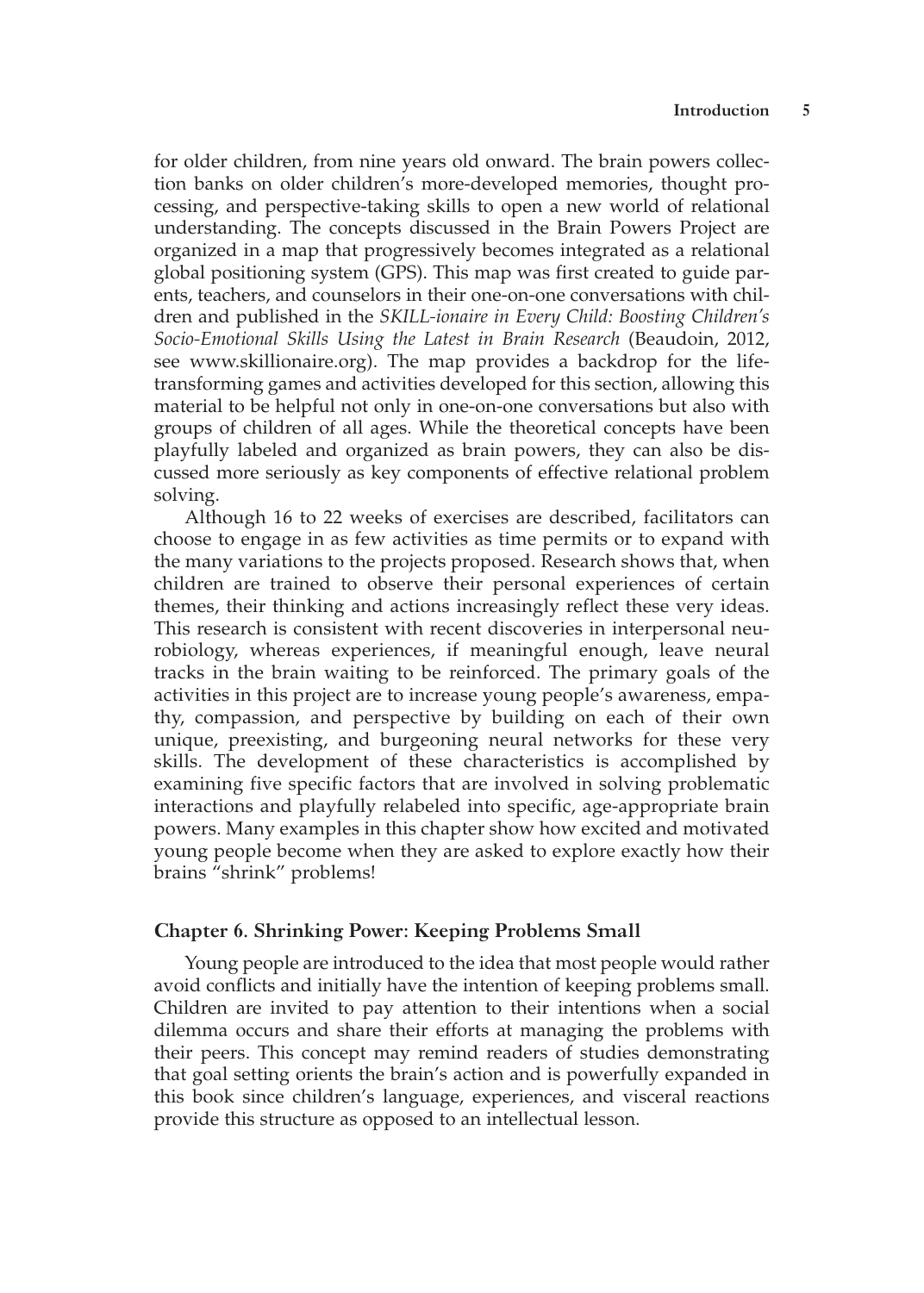## **Chapter 7. Double-Vision Power: Compassion Comes From a Greater Perspective**

When children see more of the context of someone's life, they see more of the peer in the interaction. Expanding young people's views of others to include hardships and situational constraints opens the door to increased empathy, compassion, and kindness. The activities in this chapter are overwhelmingly popular with both children and adults.

#### **Chapter 8. Anchoring Power: Rain or Shine, I Choose to Be Me**

Young people are encouraged to pay attention to the kind of person they would like to be regardless of the behaviors of others. Examples and complex situations are discussed, which stimulate students' thinking of the implications of being anchored in their values.

#### **Chapter 9. Foresight Power: Considering the Future Implications of Our Choices**

Young people practice their mental frameworks for noticing the future ramifications of a variety of choices in their daily lives. Revisiting instances of looking into the future and imagining what will happen, while having positive emotions, reinforces neural networks associated with thinking about consequences. Although most adults emphasize this concept at home and at school, many students tell us that they never before realized it was helpful to think of consequences! The way in which this is discussed in the program allows students, sometimes for the first time, to really integrate this idea in a personally meaningful way and truly use this helpful strategy.

## **SECTION 4. EMPOWERING YOUNG PEOPLE TO COMPETENTLY NAVIGATE RECURRING INTERACTIONS SUCH AS BULLYING AND TEASING**

Section 4 is written for young people who are caught in a problematic interaction or for preadolescents and adolescents who are very interested in learning about relationships in general. This section fosters an understanding of the complex factors that may shape relationships and how one can change unpleasant, repetitive interactions.

#### **Chapter 10. Seeing Complex Relationships in Action**

This set of activities helps young people recognize habitual ways of interacting with others. Typical patterns of interaction include counterattacking